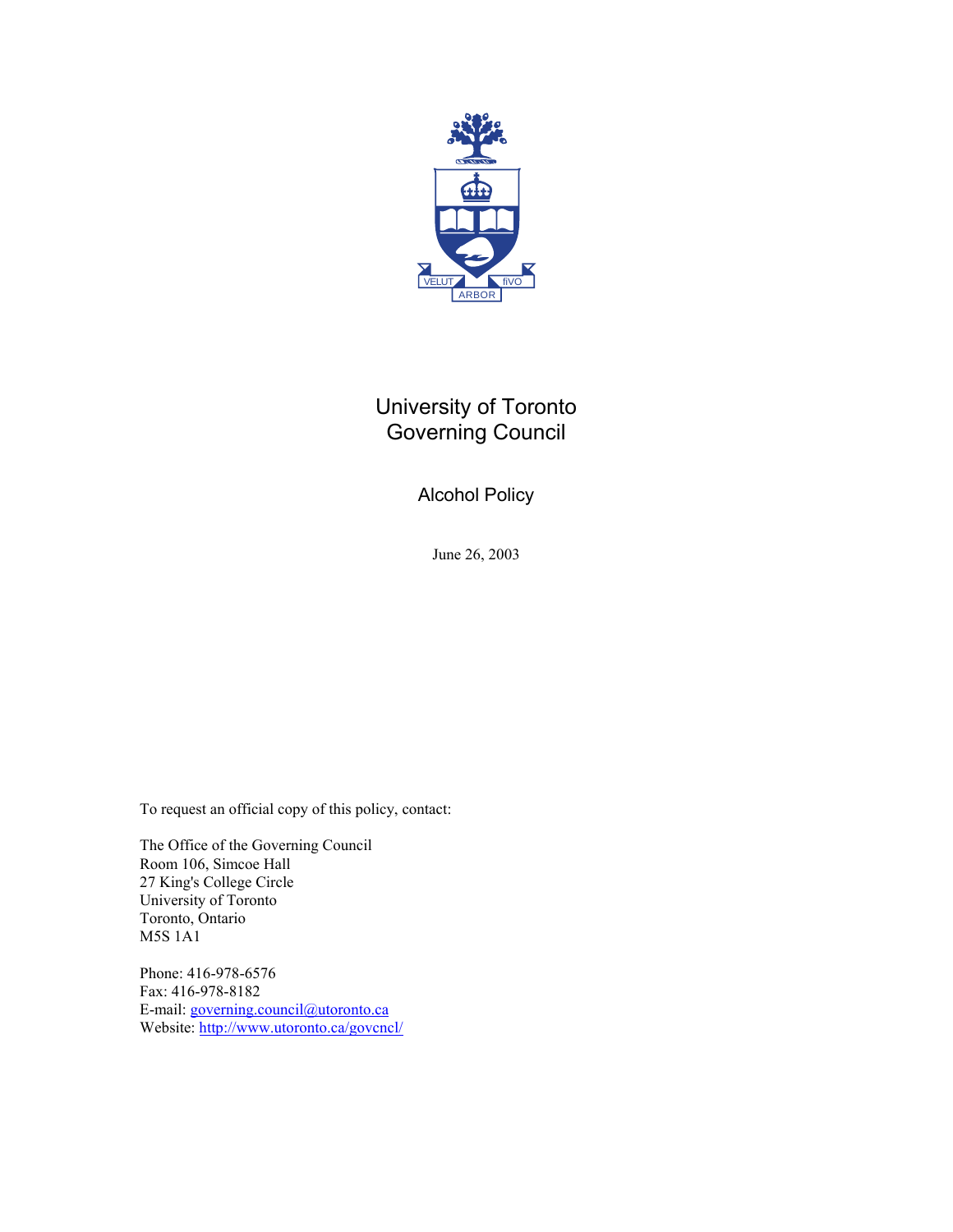# ALCOHOL POLICY

(The University Affairs Board last revised the existing *Campus Alcohol Policy* on February 13, 1990)

#### Preamble

Alcohol issues on campus are a shared responsibility. While the choice to use or not use alcohol is an individual one, the licensed and informal activities associated with alcohol use are an institutional responsibility. The University takes the position that all its members, including students, have an obligation to make legal and responsible decisions concerning their conduct and alcohol use or non-use. The University will intervene when alcohol is used illegally or when its abuse leads to conduct that endangers the individual(s) involved or others, or that results in damage to the property of the University, disrupts its activities, or interferes with the rights of other persons.

The University is responsible for the effective implementation of this policy. The University Alcohol Advisory Committee shall be a key resource to the University in discharging its responsibilities. It will meet at least annually, to review the policies and procedures regarding alcohol service and education at the University of Toronto. This committee will continue to review best practices regarding alcohol service, educational initiatives and risk management, review educational programs directed to all members of the University community, and determine levels of training for individuals involved in the service of alcohol or in monitoring events at which alcohol is served.

## 1. Licensing and Regulations

- a) The University has a legal obligation to manage alcohol use on campus in a way that is consistent with the terms of its liquor licences and other applicable legislation, that protects the safety of individuals, and that protects the University from liability with respect to alcohol-related incidents.
- b) Liquor licence holders at the University shall meet periodically as necessary to ensure a consistent approach to alcohol service and management.
- c) Regulations and practices concerning alcohol service will be developed in the context of the *Liquor Licence Act and Regulations* in consultation with users, and will be realistic, clearly articulated in writing and widely circulated on campus, especially to those who are responsible for facilities where alcohol is served on campus.
- d) Regulations and policies concerning the sale and consumption of alcohol at the University of Toronto shall apply equally to all members of the University community.

### 2. Alcohol Service

- a) Events or activities involving the sale of alcohol at the University shall be restricted to areas licensed by the Alcohol and Gaming Commission of Ontario (AGCO) or under a Special Occasion Permit issued by the AGCO and authorized by one of the University's liquor licence holders.
- b) Residences shall have and maintain procedures consistent with legislation, this policy and University regulations concerning the service of alcohol, including restriction of consumption in public spaces, policies regarding private parties, and policies regarding educational efforts to promote responsible consumption of alcohol.
- c) Only individuals who have successfully completed the University's Server Training Program as certified by Ancillary Services or an acceptable certified training program approved by the Alcohol and Gaming Commission of Ontario shall undertake all service of alcohol on University property.